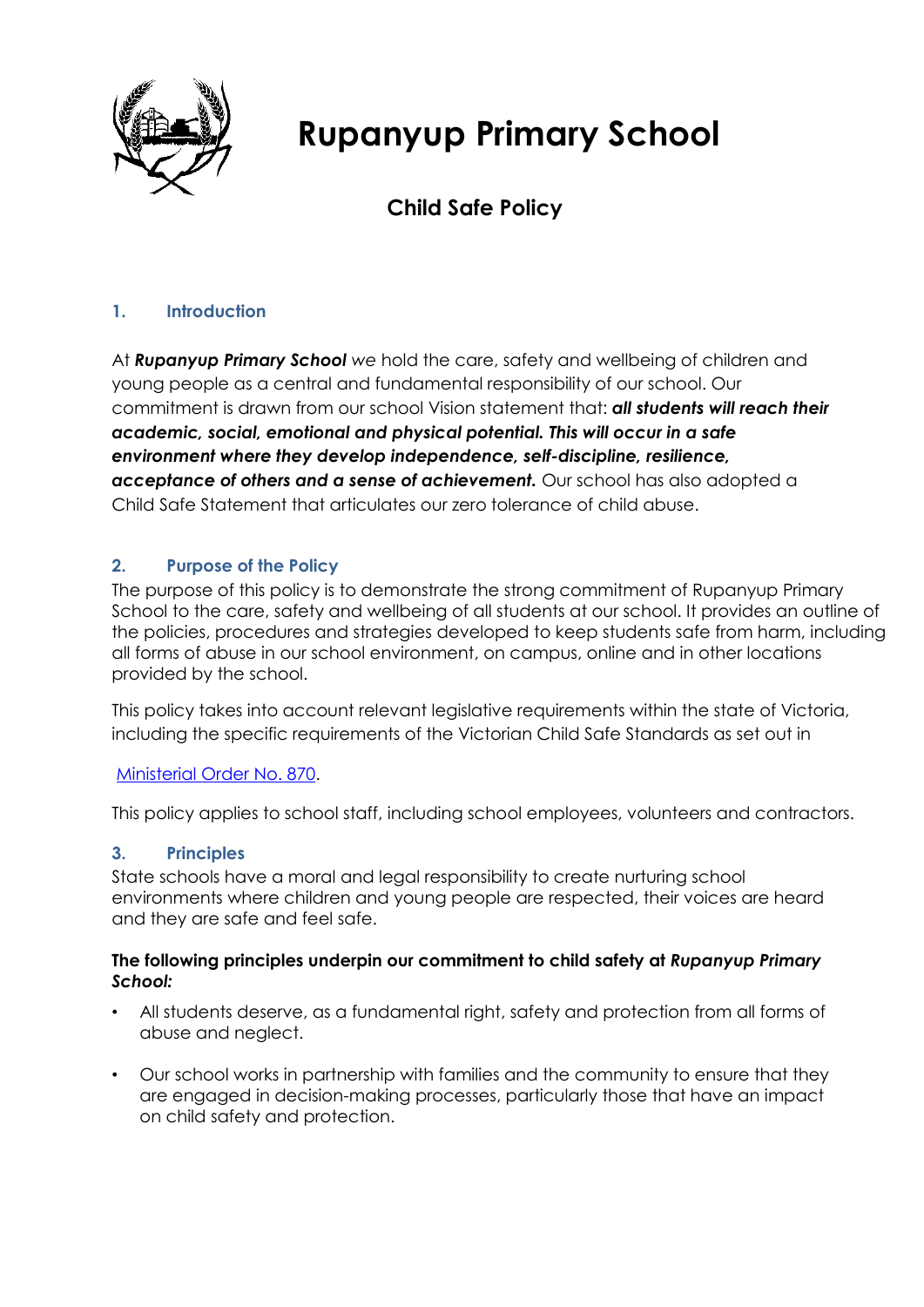- All students have the right to a thorough and systematic education in all aspects of personal safety, in partnership with their parents/guardians/caregivers.
- All adults in our school, including teaching and non-teaching staff, volunteers and contractors as well as the broader school community have a responsibility to care for children and young people, to positively promote their wellbeing and to protect them from any kind of harm or abuse.
- The policies, guidelines and codes of conduct for the care, wellbeing and protection of students are based on honest, respectful and trusting relationships between adults and children and young people.
- Policies and practices demonstrate compliance with legislative requirements and cooperation with governments, the police and human services agencies.
- All persons involved in situations where harm is suspected or disclosed must be treated with sensitivity, dignity and respect.
- Staff, volunteers, contractors, parents/guardians and students should feel free to raise concerns about child safety, knowing these will be taken seriously by school leadership.
- Appropriate confidentiality will be maintained, with information being provided to those who have a right or a need to be informed, either legally or pastorally.

# **4. Definitions used in this Policy**

**Child:** A child or a young person enrolled as a student at the school.

#### **Child abuse** includes:

(a) any act committed against a child involving:

- (i) a sexual offence
- (ii) an offence under section 49B(2) of the **Crimes Act 1958** (grooming)
- (b) the infliction, on a child, of:
	- (i) physical violence
	- (ii) serious emotional or psychological harm
- (c) serious neglect of a child. [\(Ministerial Order No. 870\)](http://www.gazette.vic.gov.au/gazette/Gazettes2016/GG2016S002.pdf)

**Child safety** encompasses matters related to protecting all children from child abuse, managing the risk of child abuse, providing support to a child at risk of child abuse, and responding to incidents or allegations of child abuse. [\(Ministerial Order No. 870\)](http://www.gazette.vic.gov.au/gazette/Gazettes2016/GG2016S002.pdf)

**Child neglect**: The failure by a parent or caregiver to provide a child (where they are in a position to do so) with the conditions that are culturally accepted as being essential for their physical and emotional development and wellbeing. [\(Safe Schools Hub\)](http://safeschoolshub.edu.au/resources-and-help/Glossary)

**Child physical abuse:** Generally, child physical abuse refers to the non-accidental use of physical force against a child that results in harm to the child. Physically abusive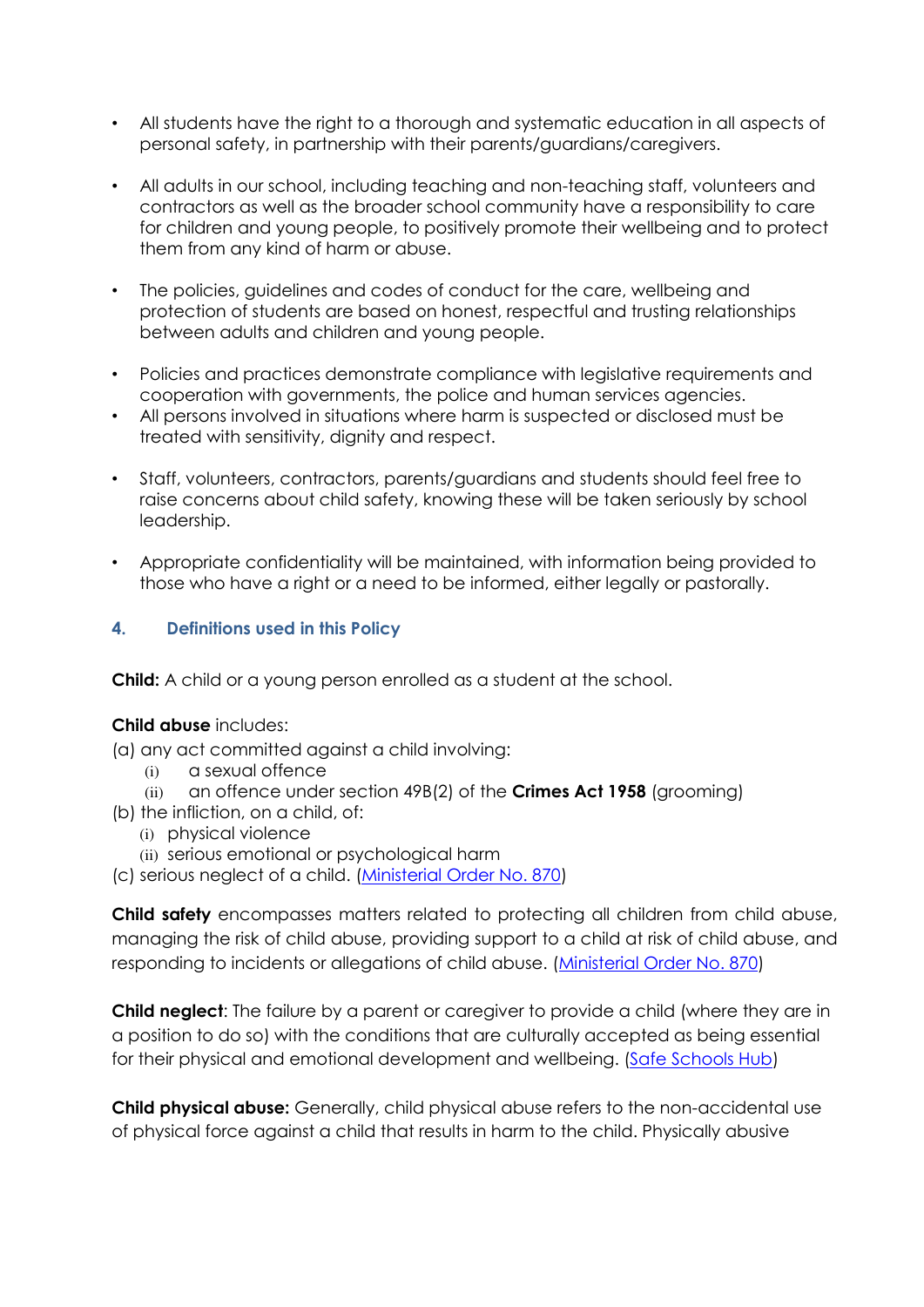behaviours include shoving, hitting, slapping, shaking, throwing, punching, kicking, biting, burning, strangling and poisoning. The fabrication or induction of an illness by a parent or carer (previously known as Munchausen syndrome by proxy) is also considered physically abusive behaviour. [\(Safe Schools Hub\)](http://safeschoolshub.edu.au/resources-and-help/Glossary)

**Child protection:** Statutory services designed to protect children who are at risk of serious harm. [\(Safe Schools Hub\)](http://safeschoolshub.edu.au/resources-and-help/Glossary)

**Child sexual abuse:** Any sexual activity between a child under the age of consent (16) and an adult or older person (i.e. a person five or more years older than the victim) is child sexual abuse.

Child sexual abuse can also be:

- any sexual behaviour between a child and an adult in a position of power or authority over them (e.g. a teacher); the age of consent laws do not apply in such instances due to the strong imbalance of power that exists between young people and authority figures, as well as the breaching of both personal and public trust that occurs when professional boundaries are violated
- any sexual behaviour between a child and an adult family member, regardless of issues of consent, equality or coercion
- sexual activity between peers that is non-consensual or involves the use of power or coercion
- non-consensual sexual activity between minors (e.g. a 14-year-old and an 11-yearold), or any sexual behaviour between a child and another child or adolescent who, due to their age or stage of development, is in a position of power, trust or responsibility over the victim. Sexual activity between adolescents at a similar developmental level is not considered abuse. [\(Safe Schools Hub\)](http://safeschoolshub.edu.au/resources-and-help/Glossary)

**Child Protection Reporting** (Formally known as **Mandatory Reporting**)**:** The legal requirement to report suspected cases of child abuse and neglect is known as mandatory reporting. Mandated persons include teachers, nurses, police, psychologists, psychiatrists and medical practitioners. [\(Safe Schools Hub\)](http://safeschoolshub.edu.au/resources-and-help/Glossary) (Refer to RPS's Mandatory Reporting Policy.)

**Reasonable Belief**: When staff are concerned about the safety and wellbeing of a child or young person, they must assess that concern to determine if a report should be made to the relevant agency. This process of considering all relevant information and observations is known as forming a 'reasonable belief'. A 'reasonable belief' or a 'belief on reasonable grounds' is not the same as having proof but is more than mere rumour or speculation. A 'reasonable belief' is formed if a reasonable person in the same position would have formed the belief on the same grounds.

**School environment** means any physical or virtual place made available or authorised by the school governing authority for use by a child during or outside school hours, including: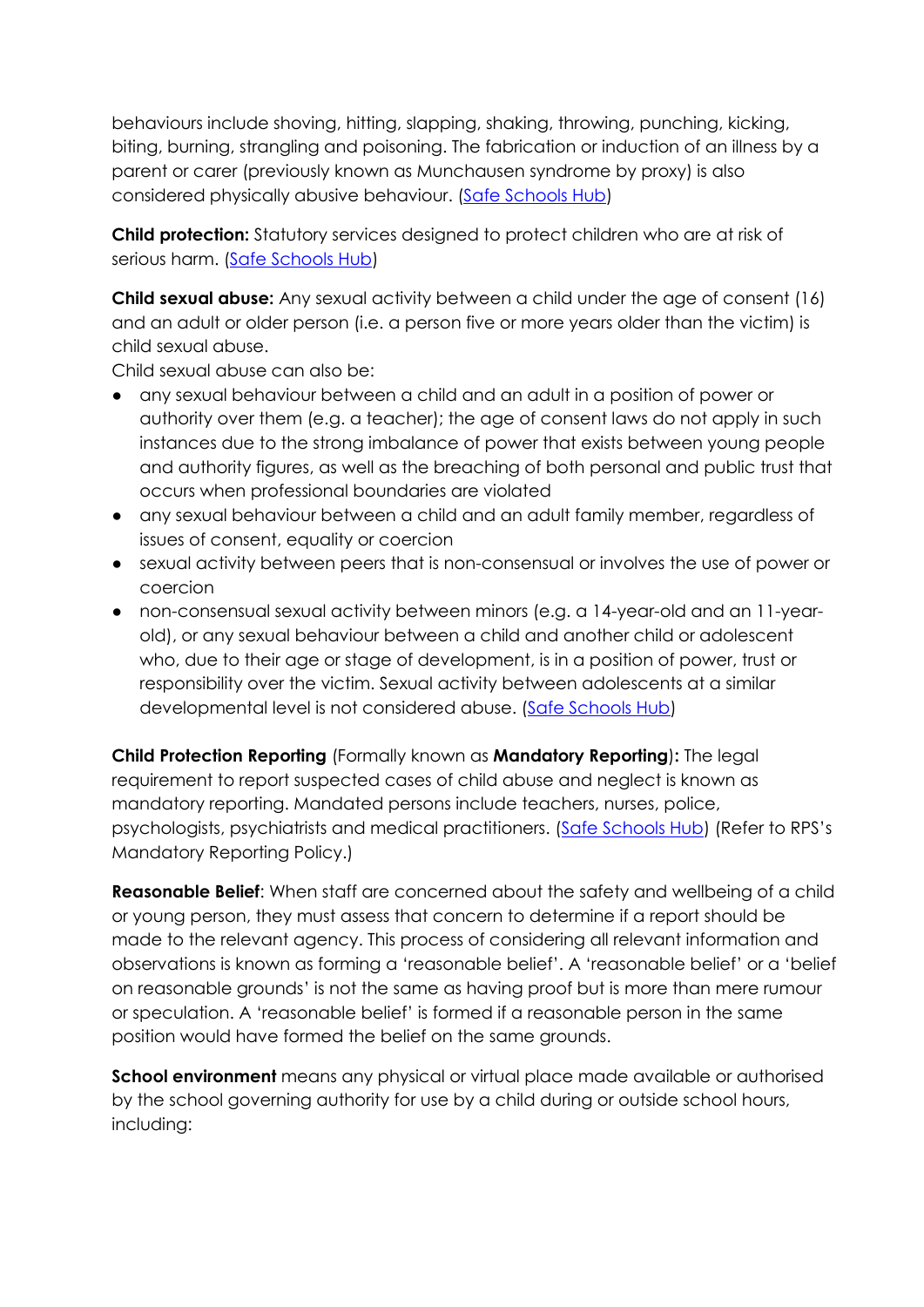- (a) a campus of the school
- (b) online school environments (including email and intranet systems)
- (c) other locations provided by the school for a child's use (including, without limitation, locations used for school camps, sporting events, excursions, competitions, and other events). [\(Ministerial Order No. 870\)](http://www.gazette.vic.gov.au/gazette/Gazettes2016/GG2016S002.pdf)

**School staff** means an individual working in a school environment who is**:**

- (a) directly engaged or employed by a school governing authority
- (b) a volunteer or a contracted service provider (whether or not a body corporate or any other person is an intermediary) [\(Ministerial Order No. 870\)](http://www.gazette.vic.gov.au/gazette/Gazettes2016/GG2016S002.pdf)

#### **5. Policy Commitments**

All students enrolled at Rupanyup Primary School have the right to feel safe and be safe. The wellbeing of children in our care will always be our first priority and we do not and will not tolerate child abuse. We aim to create a child-safe and child-friendly environment where children are free to enjoy life to the full without any concern for their safety. There is particular attention paid to the most vulnerable children, including Aboriginal and Torres Strait Islander children, children from culturally and/or linguistically diverse backgrounds, and children with a disability.

#### **Our commitment to our students**

- (a) We commit to the safety and wellbeing of all children and young people enrolled in our school.
- (b) We commit to providing children and young people with positive and nurturing experiences.
- (c) We commit to listening to children and young people and empowering them by taking their views seriously, and addressing any concerns that they raise with us.
- (d) We commit to taking action to ensure that children and young people are protected from abuse or harm.
- (e) We commit to teaching children and young people the necessary skills and knowledge to understand and maintain their personal safety and wellbeing.
- (f) We commit to seeking input and feedback from students regarding the creation of a safe school environment.

#### **Our commitment to parents and guardians**

- (a) We commit to communicating honestly and openly with parents and carers about the wellbeing and safety of their children.
- (b) We commit to engaging with, and listening to, the views of parents and carers about our child-safety practice, policies and procedures.
- (c) We commit to transparency in our decision-making with parents and carers where it will not compromise the safety of children or young people.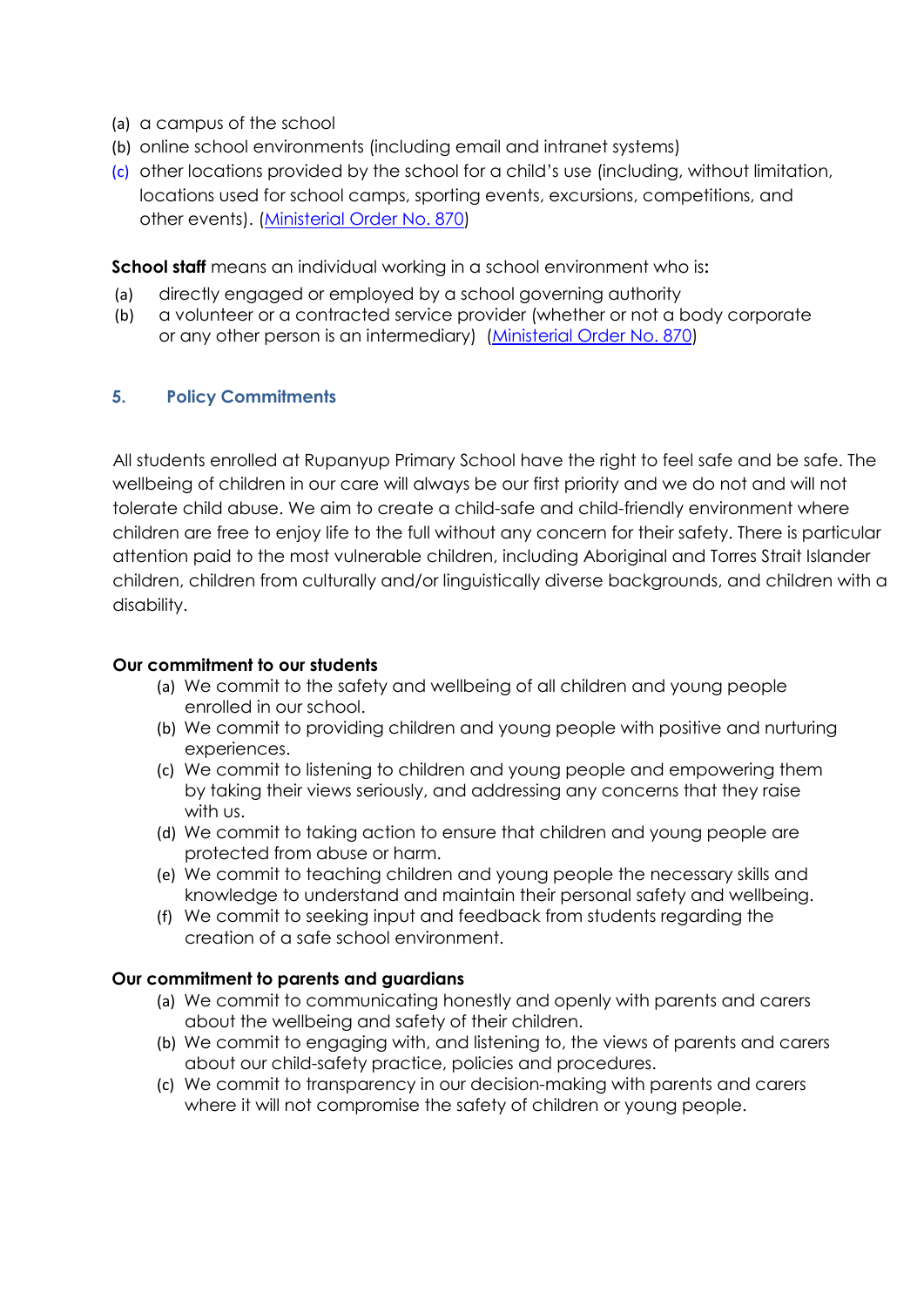- (d) We commit to acknowledging the cultural diversity of students and families, and being sensitive to how this may impact on student safety issues.
- (e) We commit to continuously reviewing and improving our systems to protect children from abuse.

#### **Our commitment to our school staff (school employees, volunteers and contractors.)**

- (a) We commit to providing all Rupanyup Primary School staff with the necessary support to enable them to fulfil their roles. This will include regular and appropriate learning opportunities.
- (b) We commit to providing regular opportunities to clarify and confirm policy and procedures in relation to child safety and young people's protection and wellbeing. This will include annual training in the principles and intent of the Child Safety Policy and Child Safety Code of Conduct, and staff responsibilities to report concerns.
- (c) We commit to listening to all concerns voiced by Rupanyup Primary School staff, volunteers, and contractors about keeping children and young people safe from harm.
- (d) We commit to providing opportunities for Rupanyup Primary School school employees, volunteers and contractors to receive formal debriefing and counselling arising from incidents of the abuse of a child or young person.

#### **6. Responsibilities and Organisational Arrangements**

Everyone employed or volunteering at Rupanyup Primary School has a responsibility to understand the important and specific role he/she plays individually and collectively to ensure that the wellbeing and safety of all students is at the forefront of all they do and every decision they make.

The school has allocated roles and responsibilities for child safety as follows:

# **6.1 Guide to Responsibilities of School Leadership**

The principal, the school governing authority and school leaders at Rupanyup Primary School recognise their particular responsibility to ensure the development of preventative and proactive strategies that promote a culture of openness, awareness of and shared responsibility for child safety. Responsibilities include:

- creating an environment for children and young people to be safe and to feel safe
- upholding high principles and standards for all staff, volunteers, and contractors
- promoting models of behaviour between adults and children and young people based on mutual respect and consideration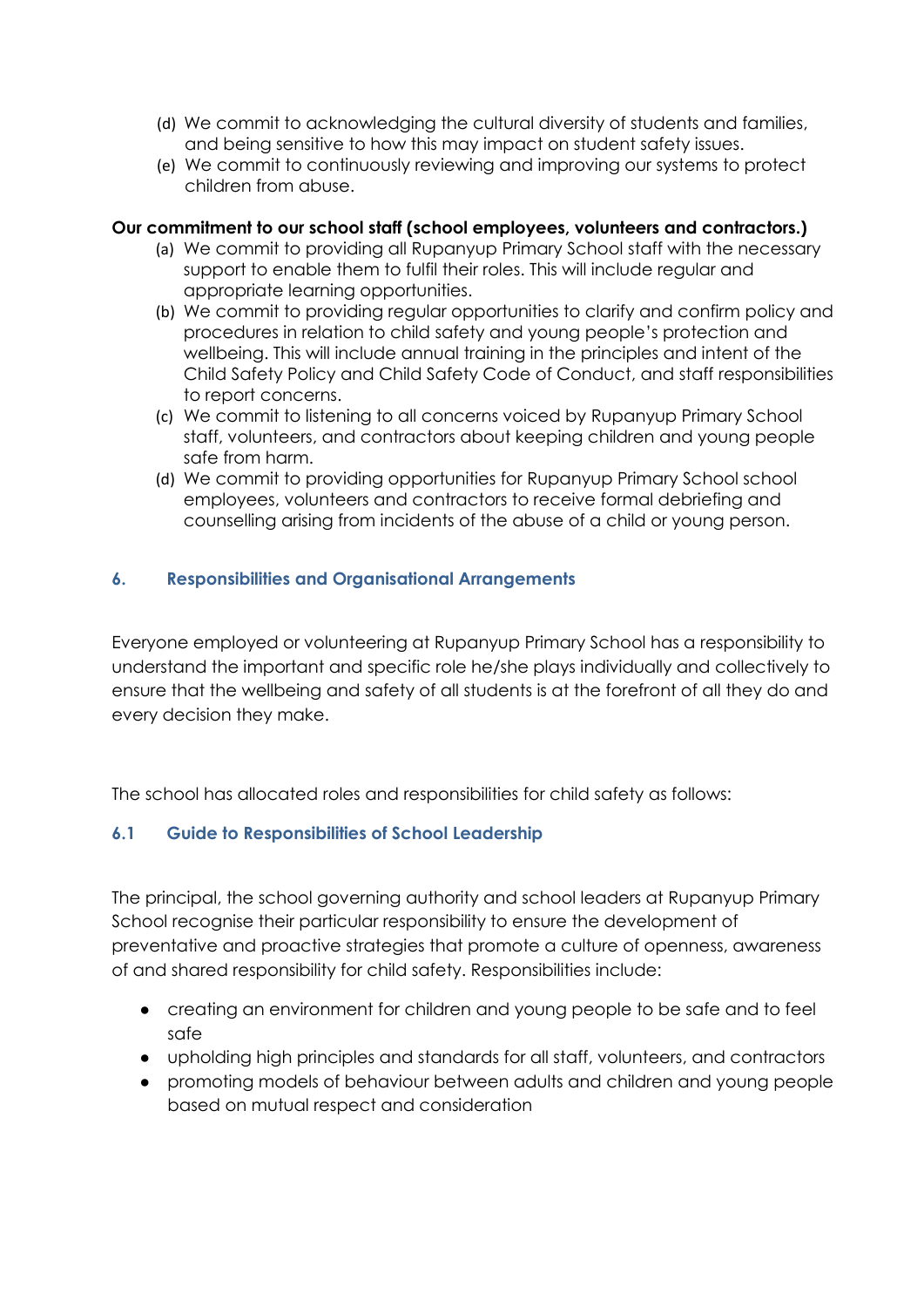- ensuring thorough and rigorous practices are applied in the recruitment, screening and ongoing professional learning of staff
- ensuring that school personnel have regular and appropriate learning to develop their knowledge of, openness to and ability to address child safety matters
- providing regular opportunities to clarify and confirm legislative obligations, policy and procedures in relation to child and young people's protection and wellbeing
- ensuring the school meets the specific requirements of the Victorian Child Safe Standards as set out in [Ministerial Order No. 870.](http://www.gazette.vic.gov.au/gazette/Gazettes2016/GG2016S002.pdf)

# **6.2 Guide to Responsibilities of School Staff**

Responsibilities of school staff (school employees, volunteers and contractors) include:

- treating children and young people with dignity and respect, acting with propriety, providing a duty of care, and protecting children and young people in their care
- following the legislative and internal school processes in the course of their work, if they form a reasonable belief that a child or young person has been or is being abused or neglected
- providing a physically and psychologically safe environment where the wellbeing of children and young people is nurtured
- undertaking regular training and education in order to understand their individual responsibilities in relation to child safety and the wellbeing of children and young people
- assisting children and young people to develop positive, responsible and caring attitudes and behaviours which recognise the rights of all people to be safe and free from abuse
- following the school's Child Safety Code of Conduct.

# **6.3 Organisational Arrangements**

At Rupanyup Primary School, the child safety organisation arrangements are: \*\*\*\*\*\*\*

# **7. Expectation of our School Staff – Child Safety Code of Conduct**

Within the Rupanyup Primary School community, we expect school employees, volunteers and contractors to proactively ensure the safety of students at all times and to take appropriate action if there are concerns about the safety of any child at the school. All school staff must remain familiar with the relevant laws, the code of conduct, and policies and procedures in relation to child protection and to comply with all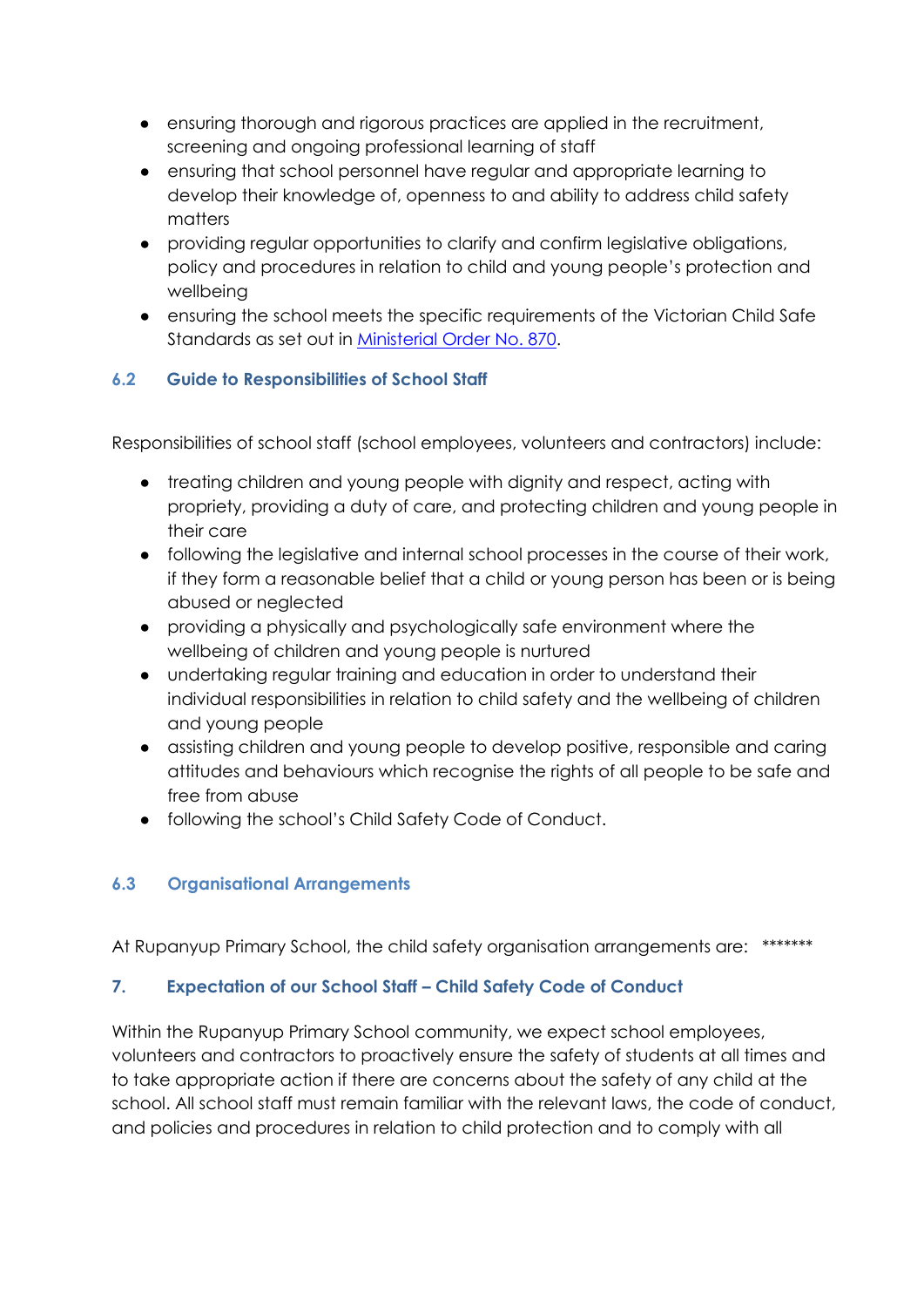requirements. We have developed a Child Safety Code of Conduct **(Refer to the Rupanyup Primary School Child Safety Code of Conduct)** which recognises the critical role that school staff play in protecting the students in our care and establishes clear expectations of school employees, volunteers and contractors for appropriate behaviour with children in order to safeguard them against abuse and or neglect.

Our Code also protects school staff through clarification of acceptable and unacceptable behaviour.

# **8. Student Safety and Participation**

At Rupanyup Primary School, we actively encourage all students to openly express their views and feel comfortable about giving voice to the things that are important to them.

We teach students about what they can do if they feel unsafe and enable them to understand, identify, discuss and report on child safety. We listen to and act on any concerns students, or their parents or carers, raise with us.

Rupanyup Primary School also has a comprehensive Student Wellbeing program in place.

# **9. Reporting and Responding**

Our school records any child safety complaints, disclosures or breaches of the Child Safety Code of Conduct, and stores the records in accordance with security and privacy requirements. Our school complies with legal obligations that relate to managing the risk of child abuse under the *Children, Youth and Families Act 2005* (Vic.), the *Crimes Act 1958* (Vic.) and the recommendations of the *[Betrayal of Trust](http://www.parliament.vic.gov.au/fcdc/article/1788)* report.

Child protection reporting obligations fall under separate pieces of legislation with differing reporting requirements.

Our school's **Child Protection – Reporting Policy** (See policy) updated in June 2016, sets out the actions required under the relevant legislation when there is a reasonable belief that a child at our school is in need of protection or a criminal offence has been committed, and provides guidance and procedures on how to make a report.

Our policy assists staff, volunteers and families to:

- identify the indicators of a child or young person who may be in need of protection
- understand how a 'reasonable belief' is formed
- make a report of a child or young person who may be in need of protection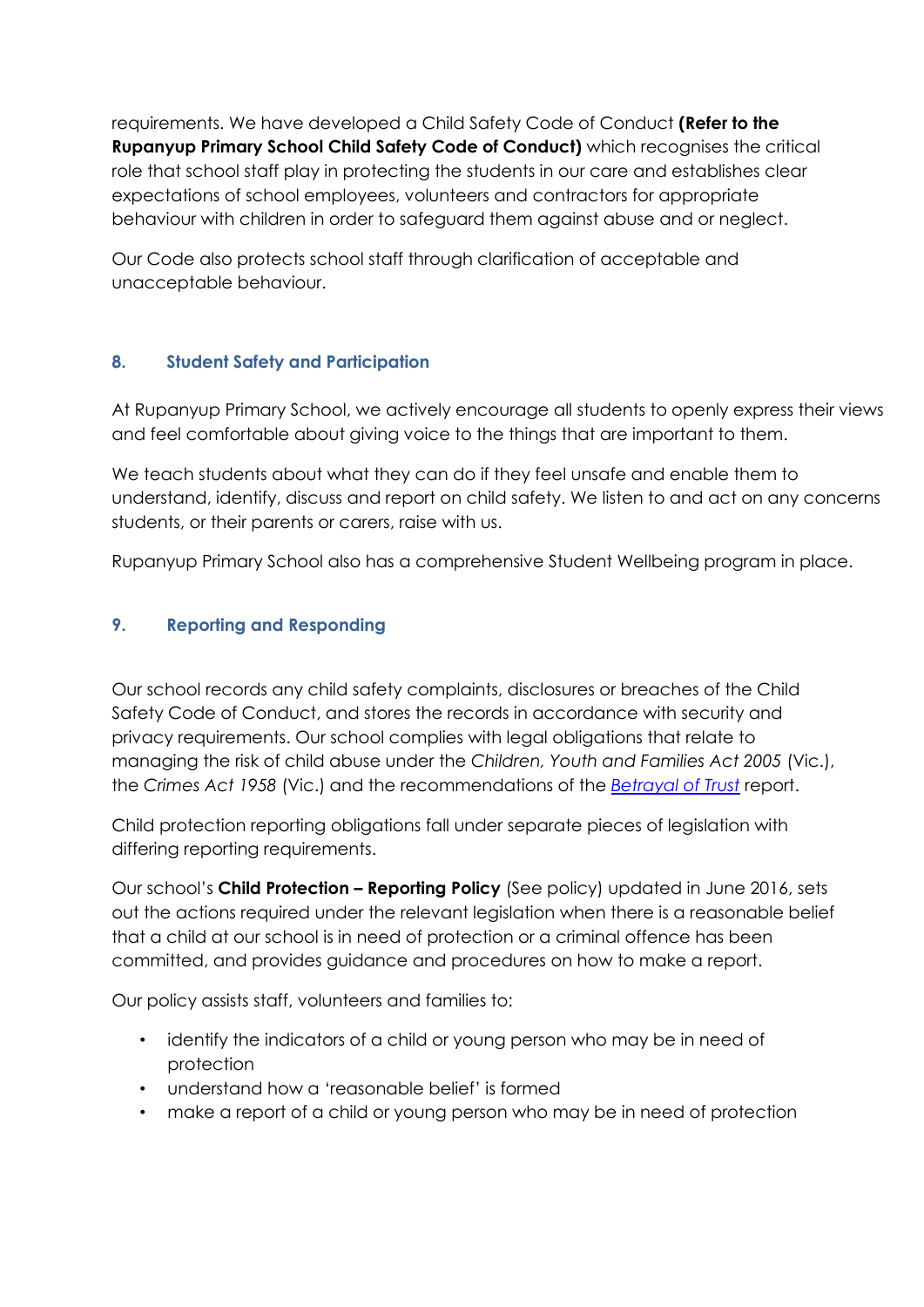• comply with mandatory reporting obligations under child protection law and their legal obligations relating to criminal child abuse and grooming under criminal law.

Our school has also established internal processes to ensure that appropriate action is taken to respond to concerns about the wellbeing and/or safety of a student.

Our complaints and disclosure processes are outlined and detailed in the following policies and procedures:

- **Student Engagement and Wellbeing Policy**
- **Complaints Policy**
- **Child Protection Reporting Policy**

# **10. Screening and Recruitment of School Staff**

Rupanyup Primary School will apply thorough and rigorous screening processes in the recruitment of employees and volunteers involved in child-connected work. Our commitment to child safety and our screening requirements are included in all advertisements for such employee, contractor and volunteer positions, and all applicants are provided with copies of the school's Child Safety Code of Conduct and the Child Safety Policy.

When recruiting and selecting employees, contractors and volunteers involved in childconnected work, we make all reasonable efforts to:

- confirm the applicant's Working with Children Check and National Police Check status and/or professional registration (as relevant)
- obtain proof of personal identity and any professional or other qualifications
- verify the applicant's history of work involving children
- obtain references that address the applicant's suitability for the job and working with children.

We have processes for monitoring and assessing the continuing suitability of school staff to work with children, including regular reviews of the status of Working with Children Checks and staff professional registration requirements such as Victorian Institute of Teaching (VIT) registration.

# **11. Child Safety – Education and Training for School Staff**

Rupanyup Primary School provides employees and volunteers with regular and appropriate opportunities to develop their knowledge of, openness to and ability to address child safety matters. This includes induction, ongoing training and professional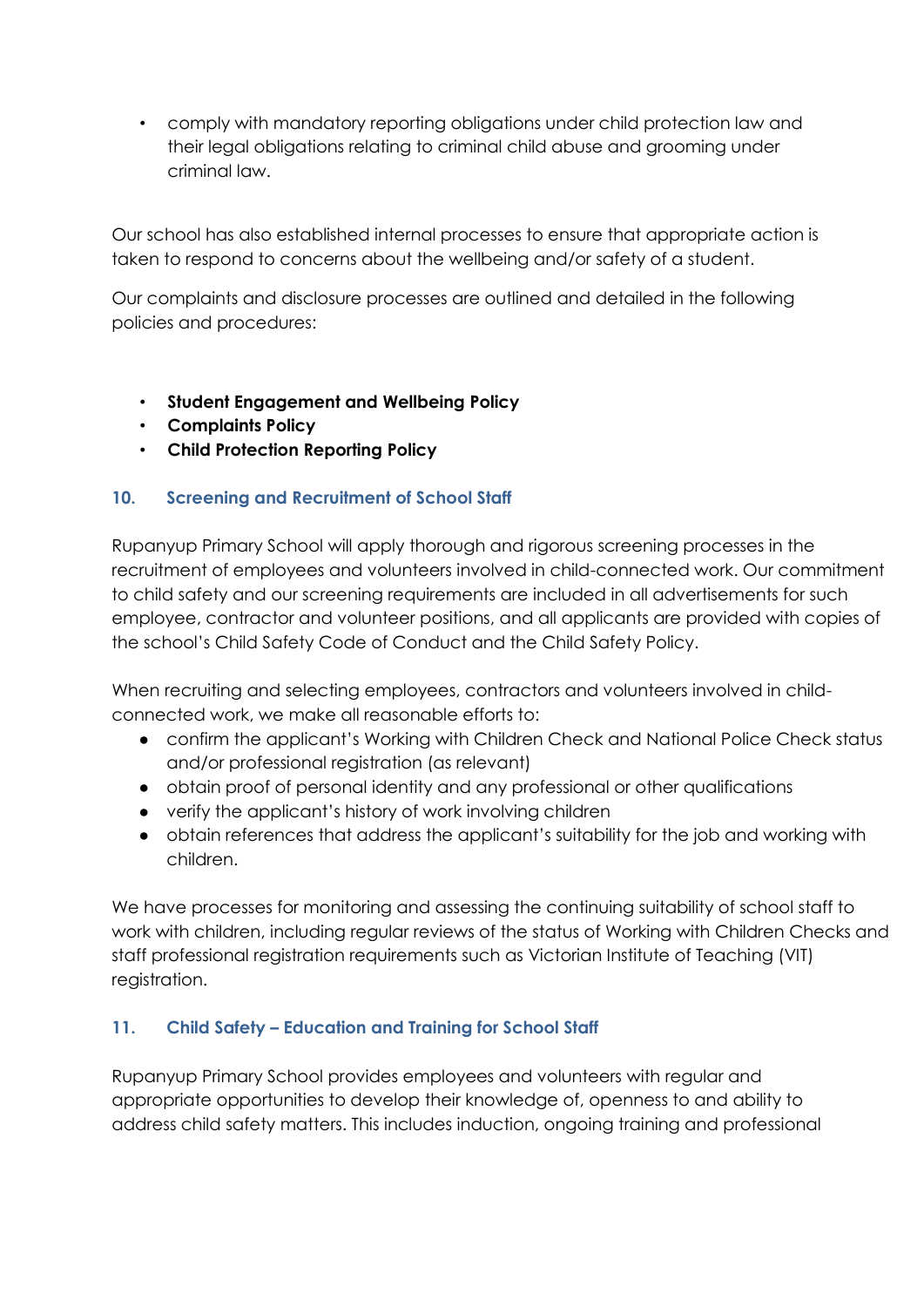learning to ensure that everyone understands their professional and legal obligations and responsibilities, and the procedures for reporting suspicion of child abuse and neglect.

Our processes include:

- All new staff are provided with a copy of our Mandatory Reporting Policy
- All staff are provided with time to complete the online DET module. <http://www.elearn.com.au/det/protectingchildren/>
- A training register is kept of staff training
- All staff are provided with the link to the VRQA Child Safe Standards website for ongoing reference. <http://www.vrqa.vic.gov.au/childsafe/Pages/default.html>
- Time is allocated during Teaching & Learning meetings for professional learning in this area and to ensure that all staff are aware of their legal obligations.

# **12. Risk Management**

At Rupanyup Primary School we are committed to proactively and systematically identifying and assessing risks to student safety across our whole school environment, and reducing or eliminating (where possible) all potential sources of harm. We document, implement, monitor and periodically review our risk management strategies for child safety and ensure that the strategies change as needed and as new risks arise.

#### **13. Relevant Legislation**

- *Children, Youth and Families Act 2005* (Vic.)
- *Working with Children Act 2005* (Vic.)
- *Education and Training Reform Act 2006* (Vic.)
- *Equal Opportunity Act 2010* (Vic.)
- *Privacy Act 1988* (Cth)
- *Crimes Act 1958* (Vic.) Three new criminal offences have been introduced under this Act:
	- a) **[Failure to disclose offence:](http://www.justice.vic.gov.au/home/safer%2Bcommunities/protecting%2Bchildren%2Band%2Bfamilies/failure%2Bto%2Bdisclose%2Boffence)** Any adult who forms a reasonable belief that a sexual offence has been committed by an adult against a child under 16 has an obligation to report that information to police. Failure to disclose the information to police is a criminal offence.
	- b) **[Failure to protect offence:](http://www.cecv.catholic.edu.au/http:/www.justice.vic.gov.au/home/safer%2Bcommunities/protecting%2Bchildren%2Band%2Bfamilies/failure%2Bto%2Bprotect%2Boffence)** The offence will apply where there is a substantial risk that a child under the age of 16 under the care, supervision or authority of a relevant organisation will become a victim of a sexual offence committed by an adult associated with that organisation. A person in a position of authority in the organisation will commit the offence if they know of the risk of abuse and have the power or responsibility to reduce or remove the risk, but negligently fail to do so.
	- i) **[Grooming offence:](http://www.justice.vic.gov.au/home/safer%2Bcommunities/protecting%2Bchildren%2Band%2Bfamilies/grooming%2Boffence)** This offence targets predatory conduct designed to facilitate later sexual activity with a child. Grooming can be conducted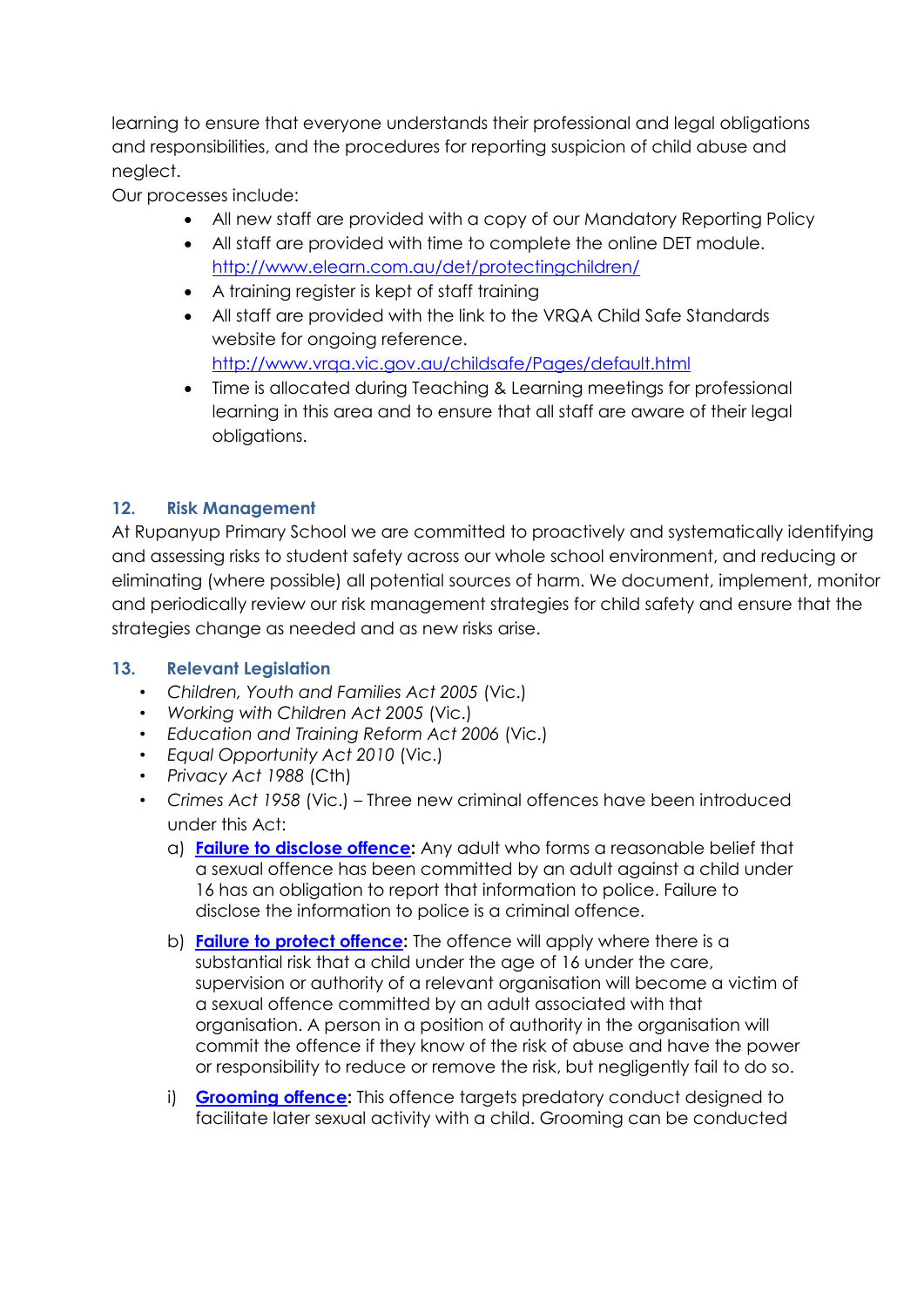in person or online, for example via interaction through social media, web forums and emails.

### **14. Related Policies**

#### **14.1 Department of Education Policies**

- [Policy 2.2: Guidelines Relating to the Employment of Staff](http://www.cem.edu.au/publications-policies/policy/policy-2.2-guidelines-employment-of-staff/) (currently under review)
- [Policy 2.19: Child Protection](http://www.cem.edu.au/publications-policies/policy/policy-2.19-child-protection-repoting-obligations/)  Reporting Obligation[s](http://www.cem.edu.au/publications-policies/policy/policy-2.19-child-protection-repoting-obligations/)
- Policy 2.19a: School Guidelines –[Police and DHHS Interview Protocols](http://www.cem.edu.au/publications-policies/policy/policy-2.19a-police-and-dhhs-interview-protocols/)
- Ministerial Order 199
- Mandatory Reporting

# **14.2 School Policies**

- Child Protection Reporting Policy
- Duty of Care Policy
- Onsite Supervision Policy
- Incursions Policy
- Camps and Excursions Policy
- Student Mobile Phone Policy
- Computers and Internet Policy
- Cyber Safety Policy
- Volunteer's Policy
- Complaints Procedures
- Working with Children Checks Policy

# **15. Breach of Policy**

Where an **employee** is suspected of breaching any obligation, duty or responsibility within this Policy, Rupanyup Primary School may start the process under Complaints, Misconduct and Unsatisfactory Performance guidelines for managing employment concerns. This may result in disciplinary consequences.

Where the **principal** is suspected of breaching any obligation, duty or responsibility within this policy, the concerned party is advised to contact the Regional Director. Relevant notification should also be made to the Department of Education and Training.

Where any **other member of the school community** is suspected of breaching any obligation, duty or responsibility within this policy, the school is to take appropriate action, including in accordance with: Child Protection – Reporting Obligations, Complaints Policy, Working with Children Checks Policy, and/or contact Department of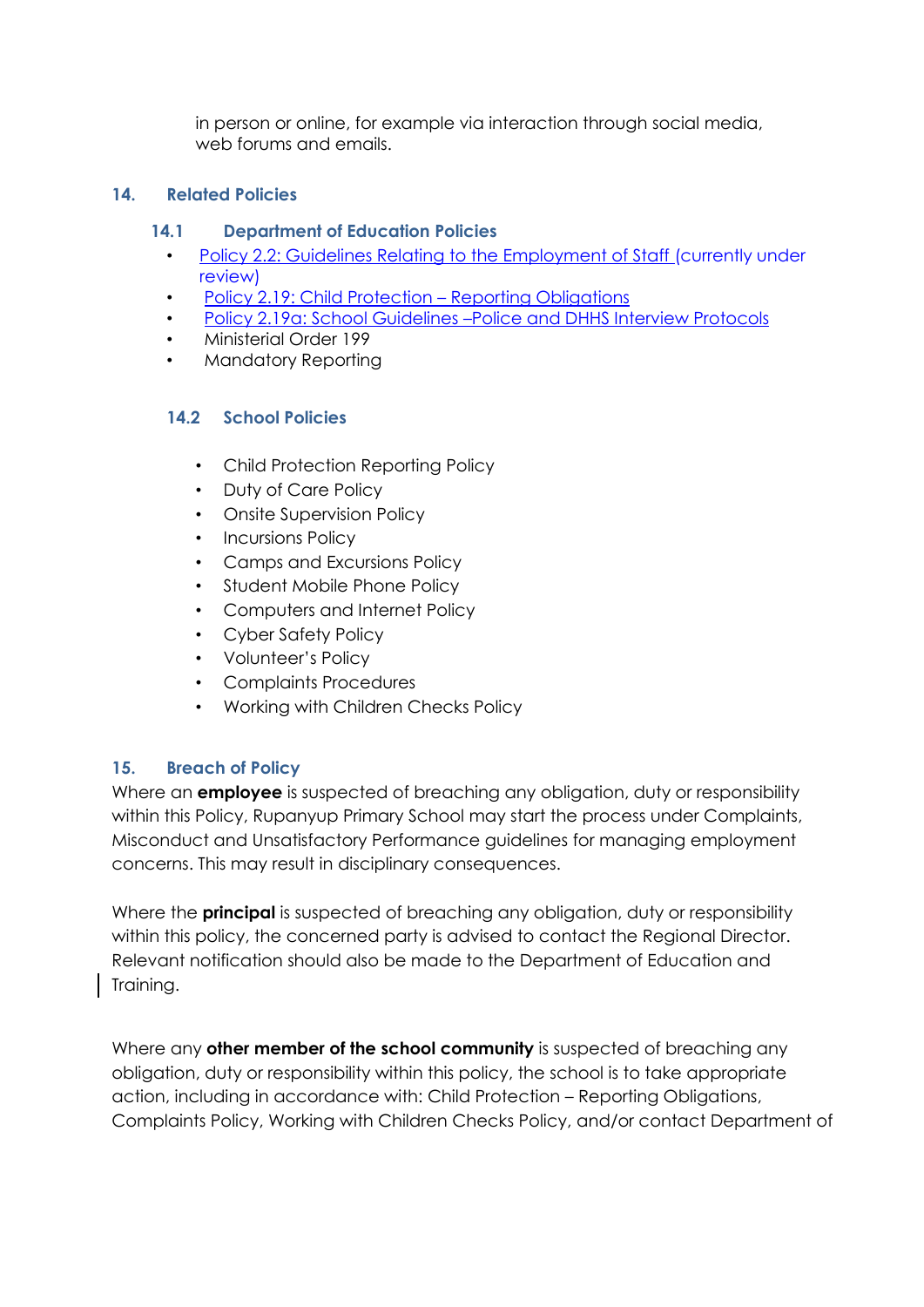Education (Conduct and Ethics Branch and Legal Branch) and Department of Health and Human Services (DHHS).

# **16. Review of this Child Safety Policy**

At Rupanyup Primary School we are committed to continuous improvement of our child safety systems and practices. We intend this policy to be a dynamic document that will be regularly reviewed to ensure it is working in practice and updated to accommodate changes in legislation or circumstance.

We will maintain a history of updates to the policy.

#### **History of Updates to Policy**

| <b>Date</b> | Comment (e.g. major review, minor review) |
|-------------|-------------------------------------------|
|             |                                           |
|             |                                           |
|             |                                           |
|             |                                           |

### **17. References**

Responding to allegations of student sexual assault

[www.education.vic.gov.au/school/principals/spag/safety/Pages/sexualassault.aspx#1](http://www.education.vic.gov.au/school/principals/spag/safety/Pages/sexualassault.aspx#1)

Government Schools Website: [www.education.vic.gov.au/childhood/providers/regulation/Pages/childsafestandards](http://www.education.vic.gov.au/childhood/providers/regulation/Pages/childsafestandards)

Safe Schools Hub 2014, *[National Safe Schools Framework Glossary](http://safeschoolshub.edu.au/resources-and-help/Glossary)*, Australian Government Department of Education and Training.

State of Victoria 2016, *[Child Safe Standards](http://www.gazette.vic.gov.au/gazette/Gazettes2016/GG2016S002.pdf) – Managing the Risk of Child Abuse in Schools: Ministerial Order No. 870*, Education & Training Reform Act 2006, Victorian Government Gazette No. S2.

Victorian Government Department of Justice 2016, *[Betrayal of Trust Implementation](http://www.justice.vic.gov.au/home/safer+communities/protecting+children+and+families/betrayal+of+trust+implementation)*.

Victorian Institute of Teaching For Victorian Teaching Profession Codes of Conduct and Ethics and information about employee responsibilities to report action against registered teachers in response to allegations and concerns about registered teachers.

Website: [www.vit.edu.au](http://www.vit.edu.au/)

**Evaluation** 

This policy will be reviewed as part of the school review cycle.